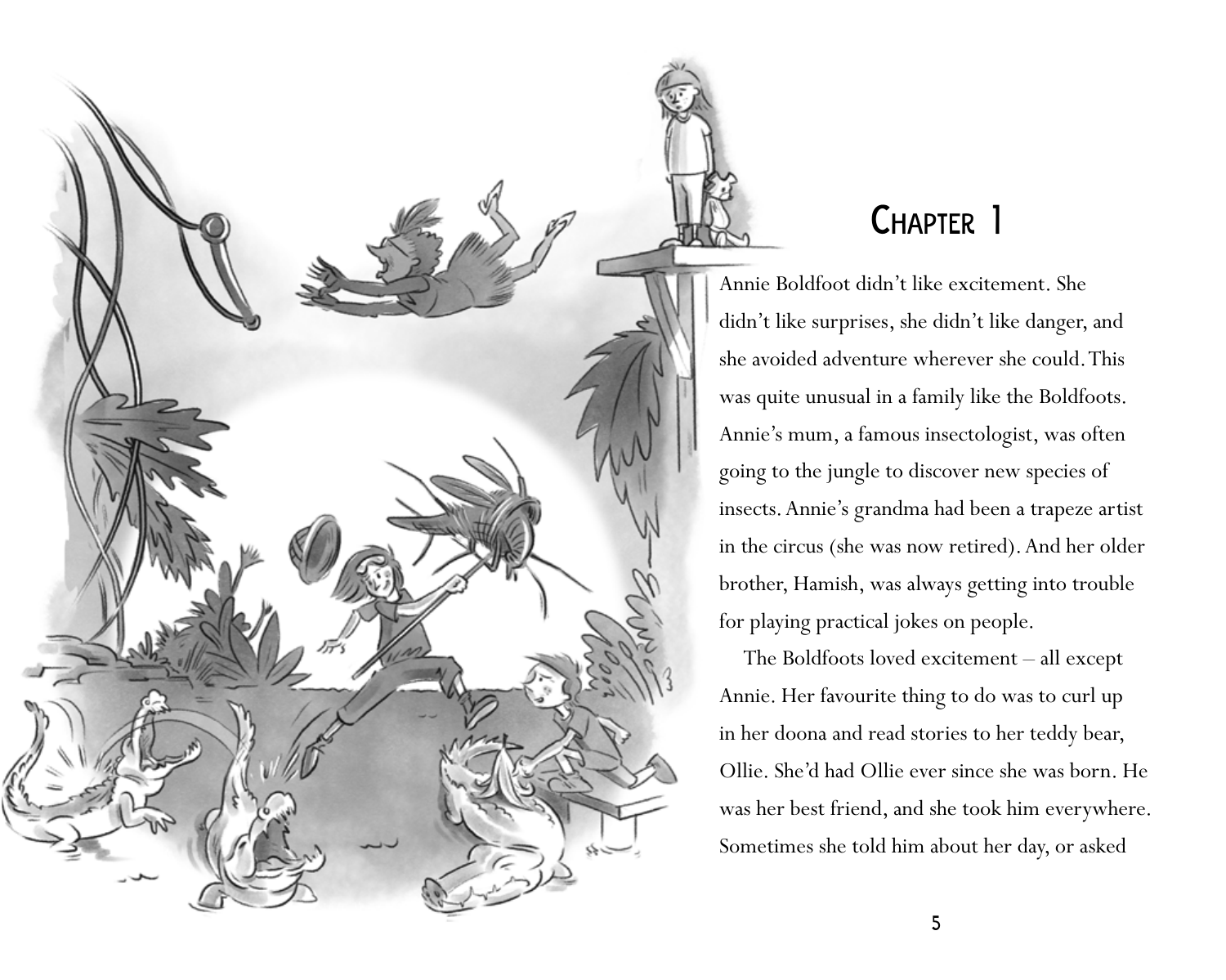him for advice. But only when no-one else was listening. Hamish said only babies had teddy bears, not eight-year-old girls.

One morning, at the start of the school holidays, Annie's mum called Annie and Hamish downstairs. She had her suitcase out and was packing her jungle gear.



'I've been called on an expedition,' Annie's mum explained as she filled the suitcase (butterfly net, specimen jars, alligator repellent). 'A very important specimen has been spotted along the Amazon River.'

She put her hands on her hips and frowned. 'I'm afraid it's a bit unexpected. You can't come to the Amazon, it's too dangerous. Perhaps I'll ask Uncle Albert if you can stay with him for the holidays.'

Oh no! Annie thought. Uncle Albert was an adventurer. He owned his own museum, where he displayed all the treasures he collected on his adventures. It was called 'Albert Proudfoot's Amazing Adventureum', but it wasn't very amazing at all. It was quite small, and on the outside the paint was peeling off the walls, and on the inside it was dim and there was moss growing in the cracks between the bricks.